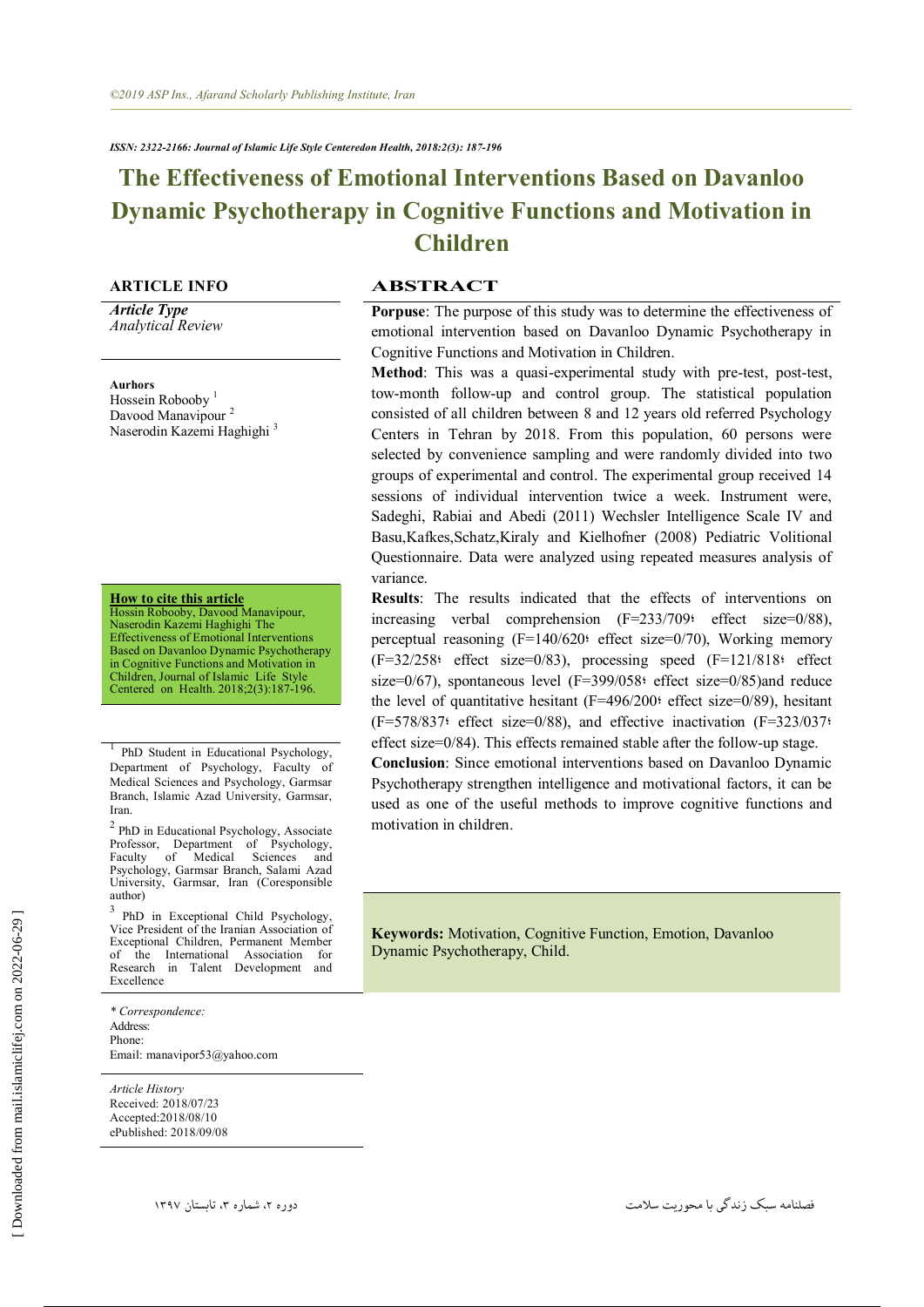**اثزبخطی هذاخالت ّیجبًی هبتٌی بز رٍاىپَیطی**

**دٍاًلَیی بز ػولکزدّبی ضٌبختی ٍ اًگیشش کَدکبى**

**حسیي ربَبی 1** دانشجوی دکتری تخصصی روانشناسی تربیتی، گروه روانشناسی، دانشکده علوم پزشکی و روانشناسی، واحد گرمسار، دانشگاه آزاد اسلامی، گرمسار، ایران **2 داٍد هؼٌَی پَر \*** دکترای تخصصی روانشناسی تربیتی، دانشیار، گروه روانشناسی، دانشکده علوم پزشکی و روانشناسی، واحد گرمسار، دانشگاه آزاد سلامی، گرمسار، ایران (نویسنده مسئول)

**3 ًبصزالذیي کبظوی حقیقی** دکترای تخصصی روانشناسی کودکان استثنایی، نایب رییس انجمن علمي كودكان استثنايي ايران،عضو دائمي انجمن بين المللي پژوهش در پرورش استعداد و تعالي.

**چکیذُ**

هدف: هدف پژوهش تعیین اثربخشی مداخلات هیجانی مبتنی بر روانِ پویشی فشرده کوتاهمدت دوانلویی بر عملکردهای شناختی و سطح انگيزش كودكان بود.

**روشٌ**: روش نیمه آزمایشی با گروه آزمایش، كنترل و دوره پیگیری دو ماهه بوِد. جامعه آماری شامل همه کودکان بین سنین ۸ تا ۱۲ ساله مراجعه كننده به مراكز توانبخشى و روانشناسى موسسه رشد در شهر تهران در اواخر۱۳۹۶ و ابتدای ۱۳۹۷ بودند. از اين جِامعه آماري ۶۰ نفر با روش نمونه گيري در دسترس انتخاب شدند و بهصورت تصادفی ساده در دو گروه ازمایش و کنترل قرار گرفتند. گروه آزمایش تحت چهارده جلسه مداخله انفرادی چهلوپنج دقیقهای، هفتهای دو بار، بر اساس مداخلات هیجانی روانپویشّی فشرده کوتاهمدت دوانلویی قرار گرفتند. برای هر دو گروه قبل، بعد و در دوره پیگیری دوماهه، آزمون هوش وکسلر ویرایش چهارم صادقی، ربیعی و عابدی (۱۳۹۰) و پرِسشنامه انگیزه انجام کار در کودکان باسو،کافکز،سکات،کرلی وكيلهافنر (٢٠٠٨) تكمُّيل شدٍّ دادهها با استفاده از تحليل واريانس مختلط با اندازهگیریهای مکرر تحلیل شدند.

**یافتهها**: نتایج حاکی از تأثیر مداخلات هیجانی روانپویشی دوانلویی بر آفزایش فهم كلامی (F۲۳۳/۷۰۹=اندازه اثر)،<br>. استدلال ادراكي F۱۴۰/6۲۰)∺؛ ۰/۷۰=اندازه آثر)، حافظه فعال )32/258F;؛ 0/83;اًساظُ اثط(، ؾطػت پطزاظـ )121/818F;؛ ۰/۶۷=اندازه اثر)، سُطِح خُود انگیز (۴۳۹۹/۰۵۸=اندازه اثر) و کاهش سطوح کمی مردد (۴۴۹۶/۲۰۰=اندازه اثر)،<br>. هردد (F۳۲۲/۰۳۷؛=اندازه اثر) و غیرفعال (F۳۳۲/۰۳۷؛=؛ ۰/۸۴=اندازه اثر) بود. اين تأثير در مرحله پيگيرى نيز پايدار مانده ثَز.

**نتیجِه گیری**: ازانجایی که مداخلات هیجانِی مبتنی بر روان $بویشی$ دوانلویی موجب تقویت عوامل هوشی و انگیزشی میشود؛ میتواند بهعنوان یکی از روشهای مفید برای بهبود عملکردهای شناختی و انگیزش کودکان بکار گرفته شود.

**واژه های کلیدی:** انگیزش، عملکردهای شناختی، هیجان، روانپویشى دوانلویى، كودك

> **تبریخ دریبفت: 1331/05/01 تبریخ پذیزش: 1331/05/13**

**ًَیسٌذُ هسئَل:** com.yahoo@53manavipor

كهلٌبهِ ؾجي ظًسگٖ ثب هحَضٗت ؾالهت زٍضُ ،2 قوبضُ ،3 تبثؿتبى 1397

**هقذهِ**

1 اًؿبى چٌسثؼسٕ ؾبلّبؾت هَضزتَخِ اًسٗكوٌساى هطاضگطكتِ است. ارسطو از پیشگامان طرح ارتباط بین تفکر <sup>ت</sup>ا شناخت ٔ و هیجان ٔ در انسان بود. جرج آنگل (۱)، با معرفی الگویِ زیستی، روانی و اجتماعی<sup>۵</sup> مدعی بود که مدل زیستی–پزشکی<sup>۶</sup> با تأکید فراوان بر جنبه جِسمي و جِداسازي ذهن و بدن، با به حداقل رساندن جنبه روانى و اجتماعى، نمىتواند ماهيت پيچيده روان را تبيين كند (٢). نگاه كلنگر و يكپارچِه مورد توجِه اغلب پژوهشگران حوزه روان است (٣). برخی بر تأثیر هیجانات بر عوامل شناختی تأکیددارند (ترمبلای، لافلور، لپینک و دولمانس، ۲۰۱۷؛ فراسر، هافمن، ما، سوبكزاک، مک ايوريک، رايت و مک لوژلين، ۲۰۱۴؛ فراسر، ما، تتيريس، رايت و مک لوژلين، ٢٠١٢؛ فنتون–أكريوى، سوان، نيكلسون و ويلمان، ٢٠١١؛ فلپس، 2006(. ث٘كتط اٗي هُبلؼبت ث٘بًگط چْبض اثط ًلٖ اؾت: )1( هیجانات مثبت بهطورکلی انگیزش را افزایش میدهند، اما نه هميشه (۶)؛ (۲) هيجانات دليذير، از طرق مختلف مانند بهبود انبازش (v) پردازش شناختی را تسهیل كرده و با تسهیل فرایندهای تفكر بر راهبردهاى پردازش اطلاعات و حافظه مدار اثر مى گذارند (٨)؛ (٣) اثر خلقی متناسب با هیجانات میتواند بهعنوان نشانههايي جهت بازيابي حافظه عمل كند (٩) (۴) فُرض بر اين است که یادگیری مختل شده که با برخی از حالات هیجانی همراه است؛ ناشی از کاهش هیجانات منابع باارزش حافظه کاری است (١٠)؛ بنابراين، تعامل ميان دامنههايّ هيجاني، عاطفي و عملكرد اجرایی تأکیدی بر یکپارچگی نظام روانشناختی آدمی است (۱۱). عملکرد اجرایی، به فرایندهایی اُطلاق میشود که به اکتساب، ذخيرهسازي، تبديل، توصيف و استفاده از اطلاعات مېپردازند (١٢) و شامل رفتارهای فکری مانند برنامهریزی، خود-نظارتی، حل مسئله، استدلال و حافظه كارى است (١٣). دستكم دو كاركرد اساسی برای عملکرد اجرایی توسط یژوهشگران مختلف مطرحشده است: (١) كاركِردهاي اجراييّ فراشناختي<sup>٬</sup> كه ارتباط نزديكي با توانایی کلی فکری (هوش<sup>^</sup>) دارد؛ و (۲ٖ) کارکردهای اجرایی مرتبط با هیجانات، عواطف و انگیزش (آردیلا، ۲۰۱۸؛ ۲۰۱۳؛ ٢٠٠٨؛ استوس، ٢٠١١؛ فاستر، ٢٠٠١). وكسلر (١۴) هوش را به عنوان ظرفیت كلی و یا جامع فرد برای اقدام هدفمند، تفكر منطقى و برخورد مؤثر با محيطؔ پيرامون تعريف کرد. اين تعريف چهارعنصر اساسي دارد: (١) هوش يک ظرفيت کلي و جامع است؛ (٢) برای عمل هدفمند؛ (٣) برای تفکر منطقی؛ و (۴) برای برخورد مؤثر با محيط پيرامون اولين عنصر هوش (١۵) به موضوعى اساسی، یعنی هوش کلی اشاره دارد. عنصر دوم بهعنوان کنترل، سازمانِدهی و برنامهریزی رفتار شناخته میشود. عنصر سوم را میتوان بهعنوان یک سازمان شناخت (فراشناخت) یا توانایی حل مسئله دانست؛ که هر دو حالت، به عملکردهای اجرایی اشاره دارد. عنصر نهایی (برخورد مؤثر با محیط) نیز به معیارهای عملکردي هوش اشاره دارد (۱۶)؛ بنابراين، هوش بيانگر يک عملکرد اجرایی است که مؤلفه اساسی هوش است؛ تعامل میازدامنههای هیجانی و عاطفی و عملکردهای اجرایی نیز تأکیدی بر یکپارچگی ٍنظام روانٴناختی آدمی است (۱۷). هر جا اندیشەای پای گیرد، پابەپای آن، احساسی خاص میتوان یافت. اين احساس بەسرعت، انديشه ملزم با خود را متبادر مىكند؛ بنابراين هيجانها بهجاي اينكه با ساير ظرفيتهاى شناختى تداخل

- <sup>1</sup>. Multidimensional
- 2 . Thinking
- 3 . Cognition
- 4 . Emotion 5
- . Biopsychosocial 6
- . Biomedical Model
- 7 . Metacognitive
- 8 . Intelligence

\_\_\_\_\_\_\_\_\_\_\_\_\_\_\_\_\_\_\_\_\_\_\_\_\_\_\_\_\_\_\_\_\_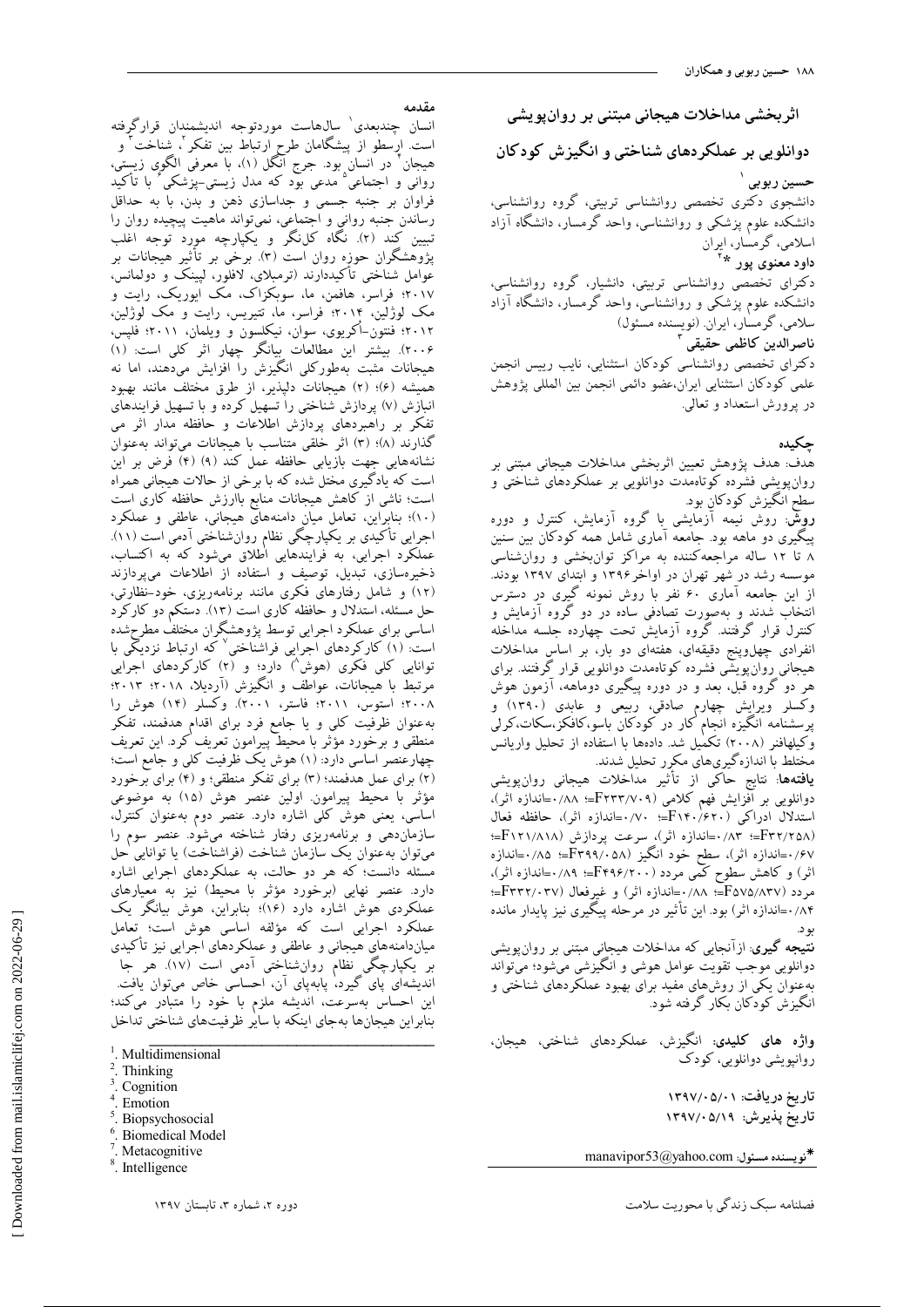کنند، آنها را افزایش میدهند. (۱۹). هرچند عملکردهای شناختی و هیجانی، ماهیتی متفاوت دارند؛ هیچ رفتاری بهتنهایی هیجانی یا شناختی محض ارزیابی نمیشود و هیچّیک از سطوح و فعالیتهای شناختی، خالی از عناصر هیجانی نیست (۲۰).

انگیزش مفهومی درونی است که به رفتار انرژی و جهت داده و درجات آن را از راه مشاهده رفتار استنباط میشود (۲۱) اعتقاد بر اين است كه احساس وٍ هيجان منبع اوليهٔ انگيزش بوده و میتوانند اعمال انسان را برانگیخته، هدایت و حفظ کنند (۲۲) بر ساس مدل موهو`، رفتارهای اشتغالی<sup>٬</sup> دوران کودکی دربرگیرنده بازی و فعالیت های فرح بخش ً، است اراده کودک برای انجام یک یک کار، ناشی از افکار و احساساتی است که زمینهساز پیشٰبینی، انتخاب و نهايتاً بروز رفتارش مىشوند. ارزشها<sup>ء</sup>ٌ و علايق<sup>°</sup> بر مبنای احساسات موجب میشوند تا شخص در مورد پرداختن به يک فعاليت (بر اساس اينکه آن عمل را چقدر دنياى بيرونى لازم، مهم و لذتبخش بداند) تصمیم بگیرد (۲۳). هنگامیکه کنجکاویٰ كودُک در قلمرو فعاليت مورْدعلاقهاش تحريک شود؛ احساس نيرومندي شديد پديد آمده؛ وي با لذت و سرسختي، اين کنجکاویهای هیجانانگیز را دنبال میکند (۲۴). انگیزش بستگی به رویدادهای درونی و بیرونی دارد. رویدادهای بیرونی همان مشوقها و رويدادهاى دروني شامل هيجانات، شناختها و نيازها هستند. هیجانات دربرگیرنده سه جزء احساسات، کارکردها و عوامل فيزيولوژيک هستند. عوامل شناختې دربرگيرنده عواملې چون رویدادهای ذهنی، عقدهها، انتظارات و خود پندارهها مّ باشند. نبازها نبز از ضروريات حفظ بقا بوده و شامل عوامل زیستی و روانی میشوند (۲۱). درنتیجِه آنچِه فرد را بهصورت خُودَجُوش به انجام تكليفي خاص به تلاش وامىدارد همان انگيزش است. اين موْضوع فارغ از پاداشهاى بيرونى انجام تكليف، برای فرد ارزشمند و رضاّيتّبخش است (١٨). بنابراين بيْن عوامل شناختی، هیجانی و انگیزش رابطه مثبت بوده و هر چیزی که بر عواطف و هیجانات تأثیرگذار باشد بر عملکرد شناختی و انگیزش نيز مؤثر است. همچنين بين عملكرد شناختې و انگيزش نيز رابطه متقابل و مثبت وجود دارد. هرچند هوش یک مفهوم شناختی است اما دامنههای شناختی و عاطفی از یکدیگر مستقل نیستند و برای یادگیری موفق باید ظرفیت هیجانی یادگیرنده نیز بکار گرفته شوند (٢۵). لذا، نظریههای یادگیری كه صرفاً بر فرایندهای شناختی تأكيددارند و نسبت به ساير عوامل بيتوجهاند، كاربرد خود را در ارائه راهکار قدرتمند، کاربردی و صحیح آموزشی و پرورشی از دست میدهند. بااینِوجود در اکثر مواقع هنگام تدوین برنامهها و مداخلات یادگیری، صرفاً مؤلفههای شناختٰی و راهکارهایی موردتوجِه برنامه ريزان و هدفگذاران برنامههاى آموزشى و تربیتی میگیرند که بهصورت آشکار و مستقیم در تقویت قوای شناختی و ذهنی نقش دارند.

یکی از مداخلات مبتنی بر عاطفه، هیجان و احساس، روانپویشی فشردّه كوتاهمدت ُ استّ كه توسط دوانلو (٢٠٠٠، ٢٠٠٥) طرّاحي شد. هدف اين روش؛ دسترسي به احساسات و عواطف ناهشيار ست كه در طولانىمدت توسط فرد سركوب يا مورد غفلت واقعشُدهاند (۲۶). اين عواطف و احساسات سرگوبشِده ناشي از تعارضات عاطفی است که در سال@ای اِبتدایی زندگی ایجادشده است؛ به عبارتی اشکال در روابط دل<sub>ا</sub>بستگی<sup>۷</sup> بین والد و کودک، سبب تعارضات احساسي ميگردد (٢٠). اين تعارضات دروني

\_\_\_\_\_\_\_\_\_\_\_\_\_\_\_\_\_\_\_\_\_\_\_\_\_\_\_\_\_\_\_\_\_

- . Interest
- 6 . Intensive Short-Term Dynamic Psychotherapy
- 7 . Attachment

موجب بروز احساساتی چون خشم، غم و احساس گناه میشود. برای ممانعت از ورود اين احساساتْ به قْسمت آگاهانه و هوشيار، فرد اضطراب را تجربه مى نمايد. درنتيجِه بروز اضطراب، مكانيسمهاي دفاع رواني فرد بهصورت خودكار فعالشده (٢٧) و بر عملکِردهای فرد تأثیر نیرومندی میگذارند. در روانپویشی فشرده گوتاهمدت، روان تحلیل گری از کاهش سائق بر الگوی ارتباطي متمركز است. (١٨). روانِپويشي موجب ميشود تا مراجع در كوتاهترين زمان ممكن بر هيجانات، احساسات و عواطف خودّ تسلط ىاىد (٢۵).

در ارتباط با اثربخشی روانپویشی فشرده كوتاهمدت بر روی عملکردهای شناختی و انگیزش کودکان هیچ پژوهش مستقیمی در دسترس نیست. بر تأثیر روانٖپویشی فشرده کوتاهمدت روی انگيزش تأكيد شده است (٢٨). همچنين در مطالعات اندكي، روانِ پویشی در مورد كودكان بكار گرفتهشده است. رنجبرسودجانی و شریفی (۱۳۹۶) روان پویشی فشرده كوتاهمدت را در کاهش اضطراب اجتماعی کودکان کم توان ذهنی، مؤثر و مفید معرفي كردند.

بنابراين با استناد به ادبيات پژوهش كه بيانگر رابطهای قدرتمند بین هیجانات، شناخت و انگیزش بوده و نیز اهمیت روان پویشی بهعنوان یکی از روشهای مؤثر بر تسلط، آگاهی و بهکارگیری هيجانات و احساسات را بيان مىدارد و همچنين كمبود پژوهش درزمینه۞ روان پویشی و تأثیر آن بر عوامل فوق خصوصاً در کودکان و در پاسخ به اين سؤال آيا مداخلات هيجانى، عاطفى بر اساس روانِ يويشي فشرده كوتاهمدت دوانلويي بر عملكردهاي شناختی و انگیزش کودکان تأثیر دارد؟ این پژوهش شکل گرفت.

# **رٍش پضٍّص**

پژوهش شبه آزمایشی با طرح پیشآزمون، پسآزمون و پیگیری دو ُّ نعه همراه با گروه کنترل بود. جامعه آماری شامل همه کودکان تِين سنين ٨ تا ١٢ ساله مراجعه كننده به مراكز توان بخشى و روان شناسی رشد در شهر تهران در اواخر سال۹۶و اوایل ۱۳۹۷ بودند. با توجه به نوع پژوهش، از اين جامعه آمارى ۶۰ نفر با روش نمونه گیری در دسترس انتخاب شدند و بهصورت تصادفی ساده در دو گروه آموزش و كنترل قرار گرفتند. ملاک ورود به مطالعه شامل كودكان بين ٨ تا ١٢ ساله، هوشبهر نرمال، نداشتن بيمارى روانى و تكميل فرم رضايت توسط والدين بود. ملاکّ خروج از مطالعه شامل سابقِهْ مداخلات روانشناسی در طول یک سال قبل، مصرف داروهای روان پزشکی، غیبت بیش از دو جلسه و ابتلا بِه بیماریهایی جِسمانی پزشکی مانند صرع، ناراحتی کلیوی و قلبي بود.

# ا**بزار پژوهش**

**۱. آزمون هوش وکسلر ویرایش چهارم**^ این مقیاس ابزاری است است که توسط وکسلر (۲۳) برای اندازهگیری کٖلی هوش و چِهار 9 قبذم زضى هُلت ًالهٖ ، اؾتسالل ازضاًٖ ، حبكظِ كؼبل <sup>10</sup> 11 ٍ سرعت پردازش `` برای کودکان ۶ تا ۱۶ ساله تهیهشده است. فهم كلامی، نشانِ دهنده رشد مهارتهای زبانی است. استدلال ادراکی، توانایی سازماندهی را سنجیده با پردازش بینایی وِ هماهنگی دیداری —حرکتی مرتبط است. حافظه فعال در امر فراگیری همراه باً دست کاري اطلاعات دخالت دارد. اين عامل با هوشياري ذهني و انعطافپذیری شناختی فرد مرتبط است. منظور از سرعت پردازش نیز، با رشد یا تحول عصبشناختی فرد ارتباطی نیرومند دارد (۲۴). ضريب اعتبار مقياس با روش ألفاى كرونباخ براى عاملهاى مقياس

\_\_\_\_\_\_\_\_\_\_\_\_\_\_\_\_\_\_\_\_\_\_\_\_\_\_\_\_\_\_\_\_\_

 [\[ Downloaded from mail.islamiclifej.com o](http://mail.islamiclifej.com/article-1-560-fa.html)n 2022-06-29 ] Downloaded from mail.islamiclifej.com on 2022-06-29

<sup>1</sup> . Moho: Model Of Human Occupation 2

<sup>.</sup> Occupational

<sup>3</sup> . Leisure

<sup>4</sup> . Values 5

<sup>8</sup> . Wechsler Intelligence Scale Fourth Edition

<sup>9</sup> . Verbal Comprehension

<sup>&</sup>lt;sup>10</sup>. Perceptual Reasoning

<sup>&</sup>lt;sup>11</sup>. Working Memory

<sup>&</sup>lt;sup>12</sup>. Processing Speed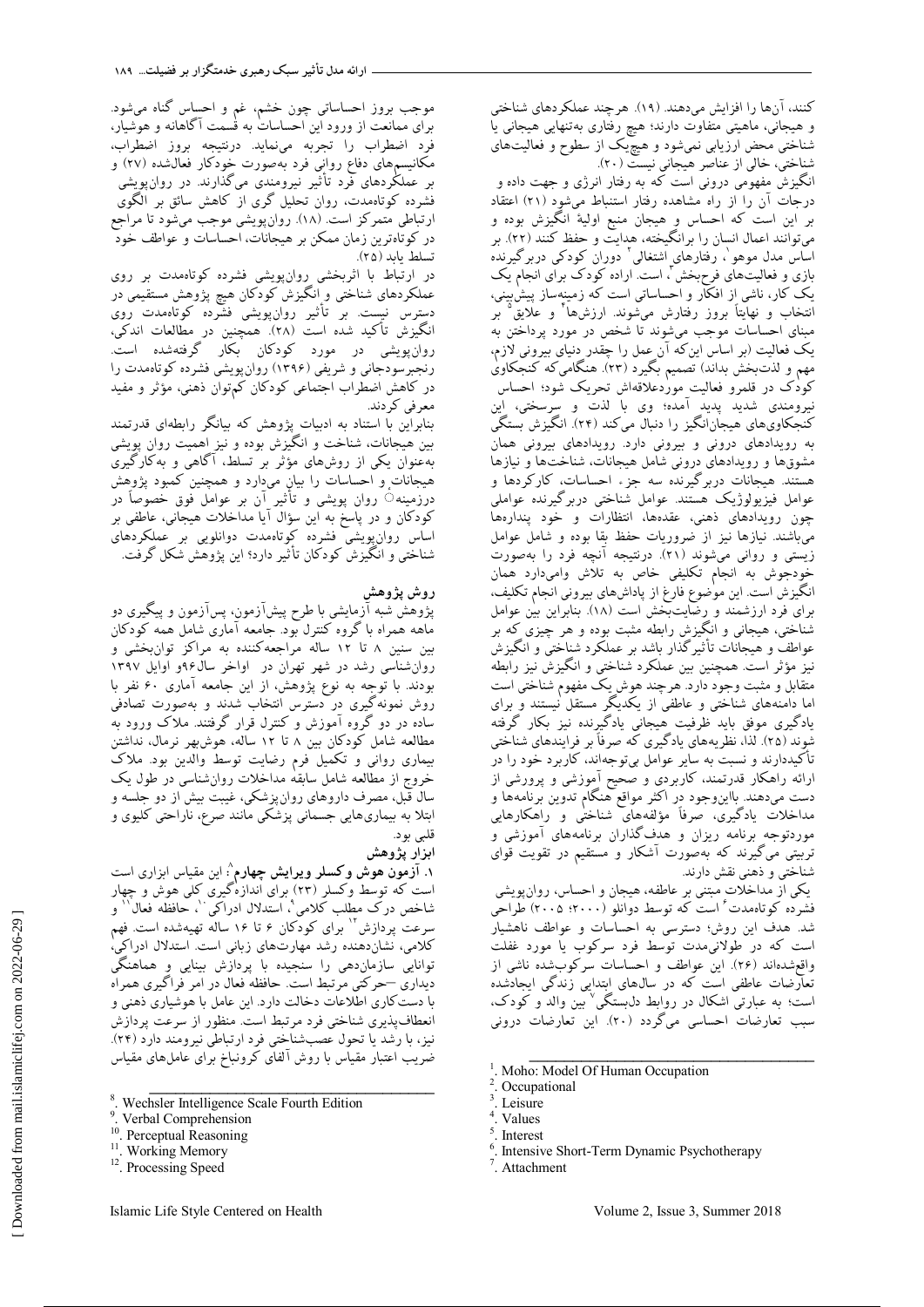بين ٨٨ صدم (سرعت پردازش) و ٩۴ صدم (درک کلامي) و ضريب اعتبار كلي مقياس با روش آلفاي كرونباخ ٩٧ صدم به دست آمدند. برای بررسی روایی مقیاس از تحلیل عآملی اکتشافی و همبستگی بین زیر مقیاسها استفاده شد که نتایج بیانگر روایی مناسب مقياس بود. همبستگي نمره آزمودنيها دُر اين مقياس و مقیاسهای وکسلر کودکان ویرایش سوم، مقیاس پیشرفت انفرادی<br>وکسلر ٰ و مقیاس حافظه کودکان ؑ بیانگر روایی آزمون هوش وكسلر ويرايش چهارم بود (٢٣). در ايران اين مقياس توسط صادقی، ربیعی و عابدی (۱۳۹۰) بر روی دانشآموزان ۶ تا ۱۶ ساله ازنظر ویژگی@ای روان $سنجی موردبررسی قرار گرفت. نتایج نشان$ دادند که بین آزمون هوش وکسلر ویرایش چهارم با مقیاس وکسلر کودکان ویرایش سوم و ماتریسهای پیشررونده ریون در قسمت-هاًى مرّتبطٌ همَبستگَىٰ وجود داشت. اعتبار آزمون با روش دونبيمه سازی و باز آزمایی در حد عالی به دست آمد.

۲. **پرسشنامه انگَيزه انجام کار در کودکان** ٔ: اين پرسشنامه بر اساس مِدل موهو طراحیشده و ابزاری مشاهدهای برای سنجش سُطَحِ انگیزه کودکان است. بر اساس نحوه بروز واکنشها و اِعمال<br>ـ کودک، بینشی نسبت به انگیزههای درونی وی فراهم میاورد (۲۴) رفتارهای موردبررسی میتواند مواردی نظیر بازی۵مای آزاد، فعالیتّهای روزمره زندگی و یا انجام تکالیف مدرسهای باشد. درواقع آنچِه ارزیابی میشود تمایل و اراده کودک است نه مهارت وی سازوکار درجِهبندی و امتیازدهی پرسشنامه انگیزه انجام کار در کودکان شامل یک مقیاس تراز چهار امتیازی است که طیف آن از ناگهانی و خودبهخودی تا غیرفعال و منفعل را دربر گرفته شامل چهار قسمت خود انگیز، کم مردد، مردد و غیرفعال است. در مطالعه حاضر ویژگیِهای روان سنجی مقیاس بر روی ۱۰۰ نفر از افراد جامعه اماری انجام گرفت. پایایی کلی مقیاس با روش آلفای کرونباخ ۸۳ صدم و ضریب همبستگی این مقیاس با مقیاس انگيزش تحصيلي هارتر ۵۵ صدم به دست آمد. همچنين همبستگی ب<br>با شاخص حافظه فعال وكسلر ¢۴ صدم و سرعت پردازش مقياس وکسلرِ ۴۷ صدم و مقیاس سیاهه رفتاری کودکان ۵۳ – صدم به دست آمد.

**.3 هذاخالت ّیجبًی رٍاىپَیطی فطزدُ کَتبُهذت دٍاًلَیی:** محتواى جلسات بر اساس دستورنامه روان پویشی فشرده کوتاهمدت دوانلو مطابق كتابچِه راهنماى روانپويشى دوانلوٍ (٢١) استخراج شد. دفاعهای تاکتیکی مندرج در جدول ۱ نیز همگی توسط دوانلو مفهومٖسازی شدهاند (۲۳). **جلسه اول**: برقراری ارتباط با کودک همّزمّان باً ارزيابى غيرمستقيم اوليه دفاعهاى روانى و ارزيابى میزان علاقه و سطح همکاری کودک با توجه به سن وی اصليّترين برنامه اين جلسه است. به طوريكه در صورت نياز زمان بیشتری صرف برقراری ارتباط با کودکان میگردد. برقراری ارتباط با كودک اساسىترين رکن اجراى مداخلات در جلسات آتی خواهد بود. در مورد کودکان (خصوصاً کوچکتر) معمولاً بازی راهکاری مناسب برای شروع ارتباط است. **جلسه دوم**: بررسی و شناسایی کانال اضطراب، همزمان با اجرای درمان ازمایشی در این جلسه، بررسی بازخورد کودک و میزان همکاری وی مهمترين موارد اين جلسه بود. در اين جلسه نيز ممكن بود زمان بیشتری صرف برقراری ارتباط با کودکان گردد. **جلسه سوم**: ارزيابي اثرات مداخلات جلسه دوم، بررسی نظر والدين وِ همچنين تمایل و نظر کودک جهت ادامه مداخلات و تصمیمگیری در مورد ادامه جلسات از موارد اين جلسه بود در اين جلسه ممكن است به دلایلی مثل عدم همکاری مناسب کودک یا والدین کنار گذاشته شود. همچنين دُر اين جِلسه کودک به الگوی استفاده از برخی دفاعٖهایش با ذکر مثال هایی قابل(فهم برای وی آگاه میگردد. \_\_\_\_\_\_\_\_\_\_\_\_\_\_\_\_\_\_\_\_\_\_\_\_\_\_\_\_\_\_\_\_\_

به عنوان مثال سركشي و نافرماني وي در هنگام ناكامي و احساس خشم برايش روشِن و مشخص مىگردِد. **جلسه چهارم**: دِر اين جلسه با استفاده کلمات مورداستفاده کودک سعی شد تا اشنایی بیشتر با انواع مکانیسمهای دفاعیاش (دفاع تاکتیکی غیرکلامی و كلامي، دفاعهّماي روان ْرنجور، دفاعهاى نابّالغ، دفاعهاى خودشيفته و دفاعهای بالغ) که مورد استفاده قرار میدهد؛ فراهم شود. **جلسه پنجم ّتا چهارّدهم**: از جلسه پنجم به بعد توالی پویشی هفتگانه شاملْ: پرسش مشكلات، فشار، چاڭش، مقاومت انتقالى، دستيابى مستقیم به ناهشیار، تحلیل انتقال و کاوش پویشی طبق پروتکل روانِ پوٰيشى كوتاهمدت فشرده دوانلو اجرا و با توجه به نوع دفاعِهای تاکتیکی کودکان مداخلات مناسب هر کودک به کار گرفّته شد. هدف از اين مداخلات آشنايي كودک با احساسات و هبجانات و تفکیک احساسات و هیجانات اصلی بر اساس روانِپویشی كوتاهمدت فشرده دوانلویی (بهجز میل جنسی) بود. نكته مهم اين است كه تأكيد بيشتر بر روى همدلي با خود نسبت به بروز خشم از ویژگیهای مورداستفاده در مداخلات مربوط به كودكان درِ اٰين روش بهحساب مىآيد؛ زيرا برِوز خشم مىتواند بهعنوان الگویی نادرست توسط وی در زندگی روزمٰره بکار گرفته شود. با پیشرفت جلسات بینش جدیدی در تجربه احساس و هيجان، کاوش در احساسات و بررسی چگونگی ارتباط اين احساسات با والدين و تعارضات موجود براى كودكان اتفاق میافتاد در اين جلسات تخليه هيجانات و رفع تعارضات ناهشيار نیز صورت میگرفت و کودک ازنظر تجربهی احساسات ناهشیار و تجربه همدلی با خود نیز موردبررسی قرار میگرفت. نکته قابل توجه در اجراى جلسات اين است كه توالي و مراحل بهصورت خُطی مطرح نبود. طی جلسات، کودک میتوانست بازگشتهایی به مراحل قبلتر و یا پیشرفتهایی فراتر از حدود گفتهشده از خود نشان دهد. بهطوركلي اين مداخلات بهصورت انعطاف پذير و با توجه به وضعیت موجود در هر جلسه پیش میرفت. در جلسه اخِر محتوای جلسات جیمع بندی و مِراحل کار مرور شده، برنامه پیگیری وِ نیز زمان پسآزَمون و پیگیری مشخص و ختم جلسات اعلام میگردید

**شیوهْ اجرا:** ابتدا جلسه انفرادی توجیهی پژوهش برای والدین كودكان منتخب برگزار و با اخذ رضايتنامه كتبى از ايشان، کودک وارد طرح پژوهشی میگردید. کودکان بهتصادف در دو گروه آزمایش و گروه کنترل توزیع شدند. گروه آزمایش تحت چهارده جلسه مداخله انفرادی چهلوپنج دقیقهای، هفتهای دو بار، بر اساسٍ مداخلات هیِجانی رِوانپویشی فشرده کوتاهمدت دوانلویی قرار گرِفتند. هر دو گروه ازمایش و کنترل در ابتدا و انتهاِی و دوره پیگیری با استفاده از ازمون هوش وکسلر و پرسشنامه انگیزه انجام كار در كودكان مورد بررسی قرار گرفتند. جهت رعایت موازین اخلاقی بعد از اتمام مراحل پژوهش از والدین گروه کنترل دعوت و ضمن تشكر از شُركت در پژوهش تفسير نتايج آزمون هوش به ایشان تحویل و راهنمایی لازم به ایشان ارائه گردید. دادهها با استفاده از نرمافزار اس پی اس اس نسخه ۲۴ و به روش . . . .<br>تحلیل واریانس مختلّط با اندازهگیریهای مکرر بررسی شدند.

<sup>&</sup>lt;sup>1</sup>. General Intellectual Functioning Scale

<sup>.</sup> Children's Memory Scale

<sup>3</sup> . Pediatric Volitional Questionnaire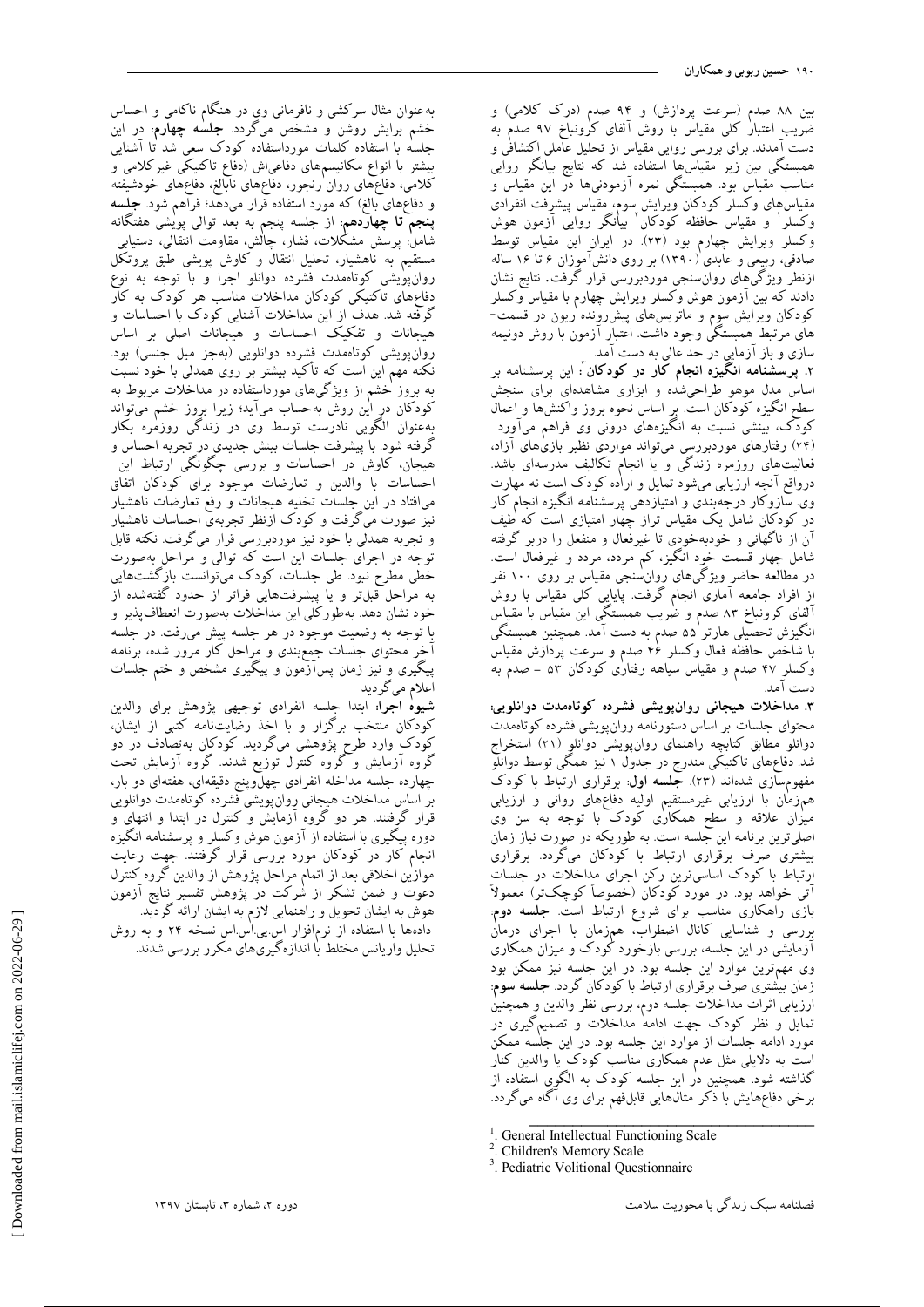**یبفتِّب**

شَركت كنندگان شامل ۶۰ كودك ۸ تا ۱۲ ساله بودند كه بِهِصورت تصادفی در دو گروه ۳۰ نفره آزمایش و کنترل قرار<br>ح گرفتنَد. از اين تعداد ٢٨ نفر پسر (۴۶/۶۶٪) و ٣٢ نفر دختر

(۵۳/۲۴٪) بودند. ۱۱ نفر ۸ سال سن (۱۸/۳۳٪)، ۱۴ نفر ۹ سال سن (٢٣/٣٣٪)، ١۵ نفر ١٠ سال (٢٥٪)، ١٢ نفر ١١ سال سن )٪20( ٍ 8 ًلط 12 ؾبل ؾي )٪13/33( زاقتٌس.

|                  |                |               |                                     | جدول ۱. خلاصه نتایج شاخص توصیفی نمره های دو کروه |                                              |                                           |                                               |                                           |
|------------------|----------------|---------------|-------------------------------------|--------------------------------------------------|----------------------------------------------|-------------------------------------------|-----------------------------------------------|-------------------------------------------|
|                  |                | شاخصهاي أماري |                                     | بيشآزمون                                         |                                              | پسآزمون                                   | پيگيري                                        |                                           |
|                  | متغير          | گروه          | ميانگين                             | انحراف معيار                                     | ميانگين                                      | انحر اف معبار                             | ميانگين                                       | انحراف معيار                              |
|                  |                | <u>آزمایش</u> | $\cdot \cdot / \Delta V$            | $\Lambda/\Lambda f$                              | $\binom{1}{r}$                               | <b>IV/AI</b>                              | 117/T                                         | V/94                                      |
|                  | فهم كلامى      | كنترل         | $\langle \cdots / \Delta V \rangle$ | $\lambda/\nu$                                    | $\lambda$ - $\lambda$ / $\Lambda$ V          | $\binom{1}{\sqrt{2}}$                     | $\cdots$ / $V\tau$                            | $\Lambda$ /۶۳                             |
|                  |                | <u>آزمایش</u> | 99/                                 | 9/17                                             | 117/97                                       | $\langle \cdot/\mathfrak{k} \rangle$      | $117/\Lambda$ ۳                               | $\mathcal{N} \cdot / \mathcal{N}$         |
| عوامل شناختر     | استدلال ادراكي | كنترل         | $\cdots$ /۲۳                        | $\langle \cdot/\mathfrak{r} \cdot$               | $\langle \cdot \rangle / \cdot \tau$         | 1.79                                      | $\backslash \cdot \cdot / \cdot \backslash$   | $\cdot$                                   |
|                  |                | آزمايش        | $\Lambda \cdot / \Upsilon V$        | $\frac{9}{4}$                                    | 94/0V                                        | 19/77                                     | 97/79                                         | $10/9$ .                                  |
|                  | حافظه فعال     | كنترل         | $\Lambda \cdot / \Upsilon$          | 19/71                                            | $\Lambda$ $\Upsilon$ / $\Upsilon$            | $\mathcal{N}/\mathcal{N}$                 | $V9/\Lambda$ ۳                                | 19/7.                                     |
|                  | سرعت يردازش    | <u>آزمایش</u> | $\Lambda \setminus \Delta$ .        | $10/\Lambda$ ۴                                   | 99/1V                                        | $\lambda \Delta / 9 \Lambda$              | 95/77                                         | 10/57                                     |
|                  |                | كنترل         | $\Lambda\setminus\gamma$ .          | 10/19                                            | $\Lambda \mathcal{N}$ .                      | 10/8A                                     | $\Lambda$ \/f .                               | 10/79                                     |
|                  | خود انگيز      | <u>آزمایش</u> | $\cdot$ $\sqrt{v}$                  | <b>IV/TV</b>                                     | 159/9.                                       | V/9V                                      | $\Gamma$                                      | $\Upsilon$                                |
|                  |                | كنترل         | 1.0/19                              | V/Tf                                             | $\mathcal{N} \cdot \mathcal{K}/9\mathcal{K}$ | V/FV                                      | $\cdot$ $\sqrt{v}$                            | 1 V/T f                                   |
| $\frac{1}{2}$    | کمی مردد       | <u>آزمایش</u> | $\cdot \tau/\Lambda \tau$           | $\mathsf{Y} \cdot / \Lambda$                     | $\Lambda \cdot / \Delta \mathcal{L}$         | $\mathbf{Y} \cdot \mathbf{19} \mathbf{Y}$ | $\Lambda$ $/95$                               | $\mathbf{Y} \cdot \mathbf{19} \mathbf{9}$ |
| انگیانی<br>منتها |                | كنترل         | $\cdot$ ۴/۹.                        | $\mathbf{Y}\setminus\mathbf{Y}\wedge$            | $\mathcal{N} \cdot \mathcal{K}/\mathcal{N}$  | $\mathbf{Y}\setminus\mathbf{Y}$           | $\mathcal{N} \cdot \mathcal{K}/\mathcal{K}$ . | Y1/Y9                                     |
|                  | مردد           | آزمايش        | 99/                                 | V/F.                                             | VV/97                                        | $\binom{1}{\sqrt{2}}$                     | $V/\sqrt{2}V$                                 | 11/09                                     |
|                  |                | كنترل         | 99/VT                               | V/Tf                                             | 99/V                                         | 19/9V                                     | 99/0.                                         | $1 V/Y$ .                                 |
|                  | غيرفعال        | آزمايش        | 9.1V                                | 11/1V                                            | fV/V                                         | $\frac{1.70V}{1.20V}$                     | $f \wedge / f \tau$                           | $\cdot$ /۴۶                               |
|                  |                | كنترل         | 9.11.                               | 11/70                                            | 9.75                                         | $\langle \ \rangle / \cdot \Lambda$       | 9.779                                         | $\cdot$ /99                               |
|                  |                |               |                                     |                                                  |                                              |                                           |                                               |                                           |

نتایج جدول ۱ بیانگر افزایش نمرات گروه ازمایش ٍنسب به گروه ی . . .<br>کنترِل در تمامٍ عوامل شناختی و سِطح خَود انگیز در مرحله پسآزمونَ و پیگیری و کاهش نُمرات گروه آزمایش نُسَبٌ به گَروه کنترِل در سطوحِ انگیزشی کمی مردد، مردد و غیرفعال در مرحله پسازمون و پیگیری است. .<br>نُرمال بُودن دادُهها بر اساس آزمون – اسمیرنوف برای همه متغیرهای وابسته تائید شد. در بررسی مفروضههای تحلیل واریانس مختلط با اندازهگیریهای مکرر برای متغیرهای مطالعه، آزمون

لوين نشانِ دهنده برقرارى شرط همسانى واريانسها بود، اما چون توین<br>آماره موخلی برای متغیرهای فهم کلامِی، استدلال ادراکی، حافظه فعال، سرعت پردازش، سطح خُوْد انگیز، كمی مردد و غیرفعال معنادار بود، با تِوجِه به مقدار اپلیسون که ِکمتر از ۰/۹ بود، برای تفسیر نتایج آزمونهای آثرات درون آزمودنیها از آزمون<br>ً گرینهاوس–گیسر استفاده شد.

| جدول ۲. نتایج جدول تحلیل واریانس مختلط با اندازهگیریهای مکرر در دو گروه |  |
|-------------------------------------------------------------------------|--|
|                                                                         |  |

| متغير   | منبع تغييرات               | مجموع مجذورات                                                        | درجه آزادی                       | ميانگين مجذورات                                                      | $F \nightharpoonup$ نسبت                            | اندازه اثر             |
|---------|----------------------------|----------------------------------------------------------------------|----------------------------------|----------------------------------------------------------------------|-----------------------------------------------------|------------------------|
|         | درون گروهي (مراحل)         | 19.7/17                                                              | 1/990                            | 1.97/001                                                             | $*$ $550/015$                                       | $\cdot/\lambda\Lambda$ |
| فهم     | تعامل (مراحل × مداخله)     | 1560/9V                                                              | 1/FFA                            | 977/797                                                              | $*_{\text{TV9/AfV}}$                                | $\cdot/\lambda\Lambda$ |
| كلامى   | <u>بین گروهی</u>           | r.9/A9f                                                              |                                  | $r.9/\Lambda$ 9 $r$                                                  | $*_{\tau\tau\tau/V}$ .                              | $\cdot/\lambda\Lambda$ |
|         | درون گروهي (مراحل)         | 1999/177                                                             | 1/V95                            | $1177/- V7$                                                          | $*$ rq $1/515$                                      | $\cdot/\wedge\tau$     |
| استدلال | تعامل (مراحل × مداخله)     | $1\Lambda \cdot \frac{6}{2}$ / $0\Lambda$                            | 1/V95                            | $\cdots$ $9/797$                                                     | $*$ ۲۶۳/ $\wedge$ ۹۲                                | $\cdot/\Lambda$ ٢      |
| ادراكى  | بین گروهی                  | FTD/AVA                                                              |                                  | <b>FTA/AVA</b>                                                       | $*_{14.75}$                                         | $\cdot/\vee\cdot$      |
|         | درون گروهي (مراحل)         | $Y \setminus \Lambda \cdot / \mathfrak{f} \setminus \Lambda$         | 1/VFF                            | 1779/0.9                                                             | $*$ $\gamma$ eq/qvr                                 | $\cdot$ /V $\tau$      |
| حافظه   | تعامل (مراحل x مداخله)     | 1997/11                                                              | 1/VFF                            | 907/7AV                                                              | $*$ \\f/r^^                                         | .799                   |
| فعال    | بین گروهی                  | $\mathsf{r}\mathsf{r}\mathsf{r}\mathsf{y}\mathsf{r}\cdots\mathsf{r}$ | $\sqrt{2}$                       | $\mathsf{r}\mathsf{r}\mathsf{r}\mathsf{y}\mathsf{r}\cdots\mathsf{r}$ | $*$ ۲۲/۲۵۸                                          | $\cdot/\wedge\tau$     |
|         | درون گروهي (مراحل)         | <b>ISVA/SVA</b>                                                      | 1/709                            | $YF\Delta F/F\Lambda$                                                | $*_{149/14V}$                                       | $\cdot$ /V \           |
| سرعت    | تعامل (مراحل x مداخله)     | $19A$ ۶/9VA                                                          | 1/709                            | 1487/781                                                             | $*$ 149/171                                         | $\cdot$ /V $\setminus$ |
| پردازش  | بین گروهی                  | 88/988                                                               |                                  | 88/988                                                               | $*$ $\frac{1}{\sqrt{1-\frac{1}{2}}}$                | $\cdot$ / $\epsilon$ v |
|         | درون گروهي (مراحل)         | $f \wedge \frac{1}{f} \mathcal{F} \wedge \frac{1}{f}$                | 1/119                            | FT19/VAV                                                             | $*$ rr $5/95$ rr                                    | $\cdot/\Lambda\Delta$  |
| خود     | تعامل (مراحل × مداخله)     | $\Delta Y \Delta / \Delta V \Delta$                                  | 1/119                            | $Yf \wedge \cdot / \cdot Y \wedge$                                   | $*_{\tau \circ \Delta \wedge \tau \tau}$            | $\cdot/\Lambda\Delta$  |
| انگيز   | بین گروهی                  | 1499/088                                                             | $\sqrt{2}$                       | 1499/088                                                             | $*$ rqq/ $\cdot$ $\alpha \wedge$                    | $\cdot/\Lambda\Delta$  |
|         | در <u>ون گروهي (مراحل)</u> | $\Delta \Upsilon \Upsilon \cdot / \Delta \text{V} \Lambda$           | $\setminus / \cdot \wedge \cdot$ | $Y\Lambda\Delta Y/\Delta YY$                                         | $*_{\mathsf{FV}\cdot/\mathsf{FV}\wedge}$            | $\cdot/\wedge$ ٩       |
| كمى     | تعامل (مراحل × مداخله)     | 49A9.57                                                              | $\setminus / \cdot \wedge \cdot$ | 497.7777                                                             | $*$ $*$ $*$ $V/\Lambda V$                           | $\cdot/\lambda\Lambda$ |
| مردد    | <u>بین گروهی</u>           | 10.7970                                                              | $\lambda$                        | 10.7970                                                              | $*_{\mathfrak{p}_1\mathfrak{s}/\mathfrak{r}\cdots}$ | $\cdot/\Lambda$ ٩      |
|         | درون گروهي (مراحل)         | $rr\Delta.7rrr$                                                      | 1/14                             | TV9.7V9.                                                             | $*$ ۴۶۱/۹۲۵                                         | $\cdot/\lambda\Lambda$ |
| مردد    | تعامل (مراحل × مداخله)     | FQV&/AVA                                                             | ۱/۱۴۸                            | TAAA/TTQ                                                             | $*_{\text{FAO}/991}$                                | $\cdot/\Lambda$ ٩      |
|         | بین گروهی                  | 1559/TVA                                                             |                                  | 1799/TVA                                                             | $*_{\Delta V\Delta/\Lambda\Upsilon V}$              | $\cdot/\lambda\Lambda$ |
| غيرفعال | درون گروهي (مراحل)         | 1477/777                                                             | <b>\/\AV</b>                     | 17.9/99A                                                             | $*$ raa/ <u>rar</u>                                 | $\cdot/\wedge\tau$     |
|         |                            |                                                                      |                                  |                                                                      |                                                     |                        |

Islamic Life Style Centered on Health Volume 2, Issue 3, Summer 2018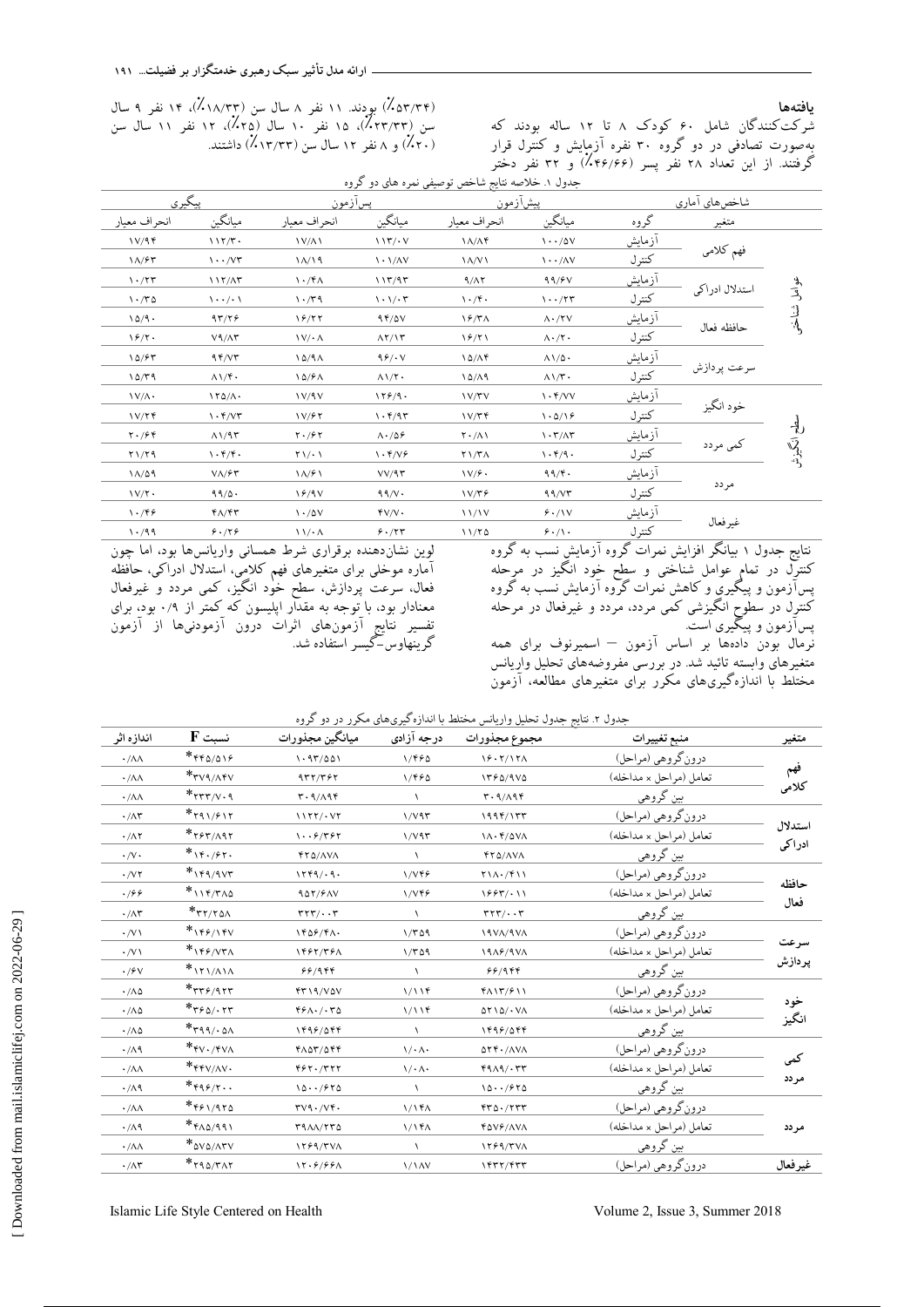| $\cdot/\Lambda f$ | $*_\mathsf{r}\cdot\mathsf{r}\cdot\mathsf{r}$ | $\frac{1}{2}$ | $\sqrt{2}$ | 10.977 | تعامل (مر احل x مداخله) |  |  |  |
|-------------------|----------------------------------------------|---------------|------------|--------|-------------------------|--|--|--|
| $\cdot/\Lambda f$ | $*$ $rr,rrv$                                 | YYY/YY        |            | YYY/YY | ىن ىروىسى               |  |  |  |
| *P<\ **P< \       |                                              |               |            |        |                         |  |  |  |

باً اندازه آثر ۰/۸۹= بر سطح مردد با اندازه آثر ۰/۸۸ وبر سطح غیرفعال با اندازه اثر ۰/۸۴ مؤثر بوده است. (P=۰/۰۰۰۱) مُطابق جدول ٢، مداخلات هيجاني روان پويشي فشرده كوتاهمدت دوانلویی در دو گروه آزمایش و كنترل تفاوت معنی دار بر فهم کلامی با اندازه اثر ۰٫/۸۸ بر استدلال ادراکی با اندازه اثر ۰٫/۷۰ بر حافظه فعال با اندازه ۸۳٪.، بر سرعت پردازش با اندازه اثر ۰/۶۷، بر سطح خُود انگیز با اندازه اثر ۰/۸۵، بر سطح کمی مردد

| جدول ۳. نتایج ازمون بنفرونی در مورد متغیرهای مطالعه در سه مرحله |                                                 |                           |                              |                                     |                                             |                  |                |          |  |
|-----------------------------------------------------------------|-------------------------------------------------|---------------------------|------------------------------|-------------------------------------|---------------------------------------------|------------------|----------------|----------|--|
|                                                                 | گروه کنترل                                      |                           |                              | گروه آزمایش                         |                                             |                  | $(I)$ مرحله    | متغير    |  |
| معناداري                                                        | خطاي معيار                                      | ميانگينها (I-J)           | معناداري                     | خطاي معيار                          | ميانگينها (I-J)                             |                  |                |          |  |
| $\cdot$ /٢٢ $\cdot$                                             | $\cdot$ /٢٣۴                                    | $\cdot$ /۲۵۶              | $\cdot/\cdot\cdot$           | $\cdot$ /۴۸۱                        | 11/0.4                                      | <u>پیشآزمون</u>  | پسآزمون        | فهم      |  |
| $\cdot/\Delta Vf$                                               | $\cdot/\backslash\mathcal{A}\cdot$              | $-\cdot/\sqrt{rr}$        | $\cdot/\cdot\cdot$           | $\cdot/\Delta$ \ $\circ$            | 11/VTT                                      | ييشآزمون         | پیگیری         | كلامى    |  |
| $\cdot$ /۴۵۶                                                    | $\cdot$ /191                                    | $\cdot/\Delta$ ۴۵         | $\cdot$ / $\cdot$ 9 $\wedge$ | $\cdot/\prime$ ۴۲                   | $- \cdot /VfV$                              | يسازمون          | <u>پیگیری</u>  |          |  |
| $\cdot/\Delta f$                                                | $\cdot$ /۴۱۱                                    | $\cdot/\wedge\cdot\cdot$  | $\cdot/\cdot\cdot$ \         | $\cdot$ /۶۴.                        | 14/154                                      | پيشازمون         | پسآزمون        | استدلال  |  |
| $\cdot$ /VV $\cdot$                                             | $\cdot/\tau\cdot\tau$                           | $-\cdot/777$              | $\cdot/\cdot\cdot$           | $\cdot$ /991                        | $\frac{17}{15}$                             | ييشآزم <u>ون</u> | يى <u>گىرى</u> | ادراكى   |  |
| $\cdot/110$                                                     | $\cdot$ /۴۷۶                                    | $-\sqrt{\cdot 77}$        | $\cdot/\cdot$ ۶۹             | $\cdot$ /٢٩٣                        | $-\frac{1}{1}$                              | پسازمون          | پیگیری         |          |  |
| $\cdot/\cdot \wedge f$                                          | $\cdot/\Lambda$ ۴۱                              | 1/977                     | $\cdot/\cdot\cdot$ \         | $\cdot/\vee\cdot\curlyvee$          | $\mathcal{N}(\mathcal{F})$ .                | <u>پیشآزمون</u>  | <u>پسآزمون</u> | حافظه    |  |
| $\cdot$ /٩ $\wedge$                                             | $\cdot$ /۴۷۱                                    | $-\cdot$ /٣۶۷             | $\cdot/\cdot\cdot$ \         | $\cdot$ / $\frac{\varphi}{\Lambda}$ | $\sqrt{r}/\cdots$                           | پيشازمون         | <u>پیگیری</u>  | فعال     |  |
| $\cdot$ / $\cdot$ AV                                            | 1/2.1                                           | $-\tau/\tau \cdot \cdot$  | $\cdot/\cdot$ ٢              | $\cdot$ /\۲V                        | $-\cdot/\Delta \mathcal{F}V$                | پسآزمون          | <u>پیگیری</u>  |          |  |
| $\cdot$ /060                                                    | $- \cdot / \mathfrak{r} \setminus \mathfrak{r}$ | $-\cdot/\wedge\cdot\cdot$ | $\cdot/\cdot\cdot$ \         | 1/3.1                               | $\Upsilon$                                  | بيشازمون         | پسازمون        | سرعت     |  |
| $\cdot$ / $\circ$ $\circ$                                       | $\cdot / \sqrt{0}$                              | $\cdot/\wedge\cdot\cdot$  | $\cdot/\cdot\cdot$ \         | $1/\cdot 77$                        | 17/79V                                      | <u>پیشآزمون</u>  | پیگیری         | پردازش   |  |
| $\cdot$ /۴۵۴                                                    | $\cdot$ /۴ $\cdot$ .                            | $\cdot/\tau\cdot\cdot$    | $\cdot$ /۲۳۴                 | $\cdot/\cdot$ ٩                     | $- \cdot / \tau \tau \tau$                  | <u>پسآزمون</u>   | <u>پیگیری</u>  |          |  |
| $\cdot/\cdot$ 9 $\cdot$                                         | $\cdot/\backslash\mathcal{A}\cdot$              | $-\cdot$ /۴۳۳             | $\cdot/\cdot\cdot$ \         | 1/146                               | $\mathbf{r}\mathbf{r}/\mathbf{q}\mathbf{r}$ | <u>ييشآزمون</u>  | <u>پسآزمون</u> | خود      |  |
| $\cdot$ / $\cdot$ 9 $\wedge$                                    | $\cdot$ /160                                    | $-\cdot$ /۴۲۸             | $\cdot/\cdot\cdot$           | 1/1VI                               | $\mathsf{Y}\setminus\mathsf{A}$             | <u>پیشآزمون</u>  | <u>پیگیری</u>  | انگيز    |  |
| $\cdot$ / $5\sqrt{5}$                                           | $\cdot$ /۲۵۶                                    | $-\cdot/\cdot$ ۳۳         | $\cdot/\cdot$ 99             | $\cdot$ /166                        | $-1/177$                                    | پسازمون          | <u>پیگیری</u>  |          |  |
| $\cdot$ / $\vee$ $\circ$ $\circ$ $\circ$                        | $\cdot$ /19 $\epsilon$                          | $-1777$                   | $\cdot/\cdot\cdot$ \         | 1/2.70                              | $-77/79$                                    | پيشازمون         | يسآزمون        | کمی مردد |  |
| $\cdot$ / ۴ $\cdot$ ۲                                           | $\cdot$ /۲۱۶                                    | $-\cdot/ \tau \tau \tau$  | $\cdot/\cdot\cdot$ \         | 1/21V                               | $-\tau \setminus \gamma$ .                  | پیشآزمون         | <u>پیگیری</u>  |          |  |
| $\cdot$ / $\epsilon$ $\epsilon$ $\tau$                          | $\cdot/\tau\cdot\cdot$                          | $-\cdot/\wedge\cdot\cdot$ | $\cdot$ //۲۳                 | $\cdot/\prime$ ۳۳                   | $1/\tau$ ۶۷                                 | پس <u>ازمون</u>  | پیگیری         |          |  |
| $\cdot$ /٢٨٥                                                    | $\cdot/\vee\vee\mathcal{F}$                     | $\cdot/\tau\cdot\cdot$    | $\cdot/\cdot\cdot$           | $\cdot$ /194                        | $-71/99V$                                   | <u>پشآزمون</u>   | <u>پسآزمون</u> |          |  |
| $\cdot$ /٣۴۵                                                    | $\cdot$ /۲۴۴                                    | $\cdot$ /۲۳۳              | $\cdot/\cdot\cdot$ \         | $\cdot$ /90.                        | $-1.796$                                    | پيشازمون         | <u>پیگیری</u>  |          |  |
| $\cdot/\Delta Vf$                                               | $\cdot / \sqrt{9}$                              | $\cdot/\cdot$ ۶۷          | $\cdot/\wedge\cdot\curlyvee$ | $\cdot$ /۲۳.                        | ۰۱۶۶۶                                       | <u>پسازمون</u>   | پيگيري         | مردد     |  |
| $\cdot$ /۴۳۲                                                    | $\cdot / \Delta V$                              | $\cdot/\prime$ ۳۳         | $\cdot/\cdot\cdot$ \         | $\cdot$ / $\circ$ $\circ$ $\wedge$  | $-17/99V$                                   | <u>پیشآزمون</u>  | پسآزمون        |          |  |
| .7809                                                           | $\cdot$ /٢۴.                                    | $\cdot$ /\۶V              | $\cdot/\cdot\cdot$           | $\cdot$ /۶۴۱                        | $-11/VTT$                                   | <u>ييشأزمون</u>  | پیگیری         | غيرفعال  |  |
| $\cdot$ / $\epsilon$ $\epsilon$ $\circ$                         | $\cdot$ /19 $V$                                 | $\cdot/\cdot$ ۳۳          | $\cdot/\wedge\cdot\wedge$    | $\cdot/\lambda$ ۵۷                  | $\cdot$ /091                                | <u>پسآزمون</u>   | <u>پیگیری</u>  |          |  |

جِدول ۳، مقایسه سه مرحله در گروههای آزمایش و کنترل نشان میّدهد که تفاوت نمرات فهم کلامی، استدلال ادراکی، حافظه فعال، سرعت پردازش، سطح خُودِ انگیز، كمی مردد و غیرفعال مؤثر در مراحل پسازمون و پیگیری در قیاس با پیشازمون معنادار و اين تأثير در مرحله پيگيرى پايدار مانده است؛ درحالي كه در گروه كنترل اين تفاوتها معنادار نيست.

#### **بحث ٍ ًتیجِگیزی**

هدف اصلی این پژوهش معرفی مدل مداخلاتی مؤثر و مفید، بر اساس روش روانپویشی فشرده كوتاهمدت دوانلویی است كه بتواند در جهت بهبود عملكرد شناختى و افزايش انگيزش كودكان مقطع دبستان به کار رود. توانمندی نسبت مستقیم با انگیزش دارد. نتایج اين پژوهش نشان داد كه اجرای مداخلات احساسی، هیجانی و عاطفي فوق موجب بروز تغييرات معنىدار، قابل۵مشاهده و پايدار در همه زمينههاى شناختى گروه مورد مداخله شد. اين يافته با سایر مطالعاتی که بر تأثیر همسو و مثبت هیجانات بر روی عوامل شناختی تأکیددارند همسو است (۳۱، ۳۲، ۳۳، ۳۴، ۳۵، ۳۶ ٣٧).همچنین مطالعات جانسون، اکبلاد، پتیت، مولر، لیندستروم و هبرت (۳۸) نیز نشان داد كه روانپویشی در توانایی اندیشیدن و تفكر در بر اساس تجربيات، به فرد كمك فراواني ميكند.

كهلٌبهِ ؾجي ظًسگٖ ثب هحَضٗت ؾالهت زٍضُ ،2 قوبضُ ،3 تبثؿتبى 1397

يافتههاى يژوهش حاضر بامطالعه برات، مالون، رايس و هافمن (۳۹) نیز که اثر مثبت مداخلات مبتنی بر روان تحلیل گری را بر اصلاح مکانیسمهای دفاع روانی و تنظیم احساسات و هیجانات كودكان را نَشِان داد، نَيز همسو بود. برْرِسى نتايج اين پژوهش درزمینه ی انگیزشِ نیز نشان داد؛ در کودکان مورد مداخله، سطح توانمندی و خود انگیز افزایش و سطح غیرفعال عملکرِد انگیزشی ايشان كاهش يافت. اين يافته با ساير مطالعاتي كه بر تاثير همسو و مثبت هیجانات روی عوامل انگیزشی تأکیددارند همسو است (۴۰، ۴۱، ۴۲، ۴۳، ۴۴) همچنین با مطالعاتی که روان پویشی کوتاهمدت را روی انگیزش مؤثر میدانند همسو است (۴۲).

مشاهده تغییر در تمام زمینههای شناختی نشاندهنده تأثیر عاملی مشترک و بنیادین است که توانسته بهصورت قدرتمند بر تمام عملکردهای موردسنجش مؤثر باشد. این عامل همان چیزی است که تحت عنوان هیجانات، احساسات و عواطف از آن یاد میشود. در تبيين آن بر اساس روان تحليل گرى، ميتوان به موضوع رفع يا كاهش تعارضات احساسات موجود در ناهشيار و اصلاح مکانیسمهای دفاع روانی کمک گُرفت. دیدگاه روان تحلیل گری معتقد است كه همواره در ناهشيار تعارضي بين تكانههاى فرد و ارزشها و قوانيني كه محيط خارجي براي كنترل كردن اين تكانهها وضع كرده، وجود دارد. اين احساسات، اضطراب و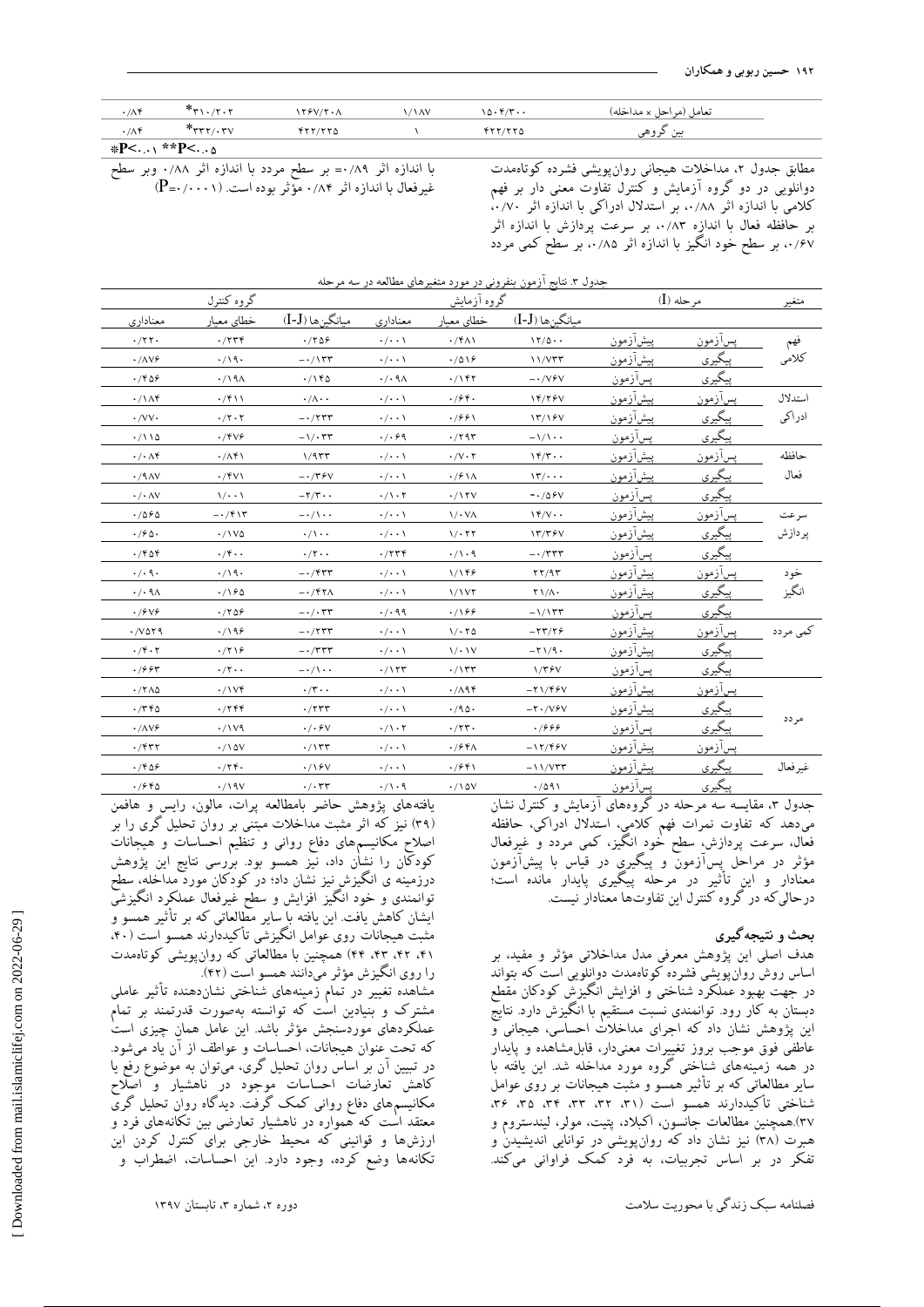مکانیسمهای دفاع روانی، گوشههای، مثلث تعارض را تشکیل میٖدهند' مکانیسمهای دفاع روانی افراد تا حدودی اجازه ارضای بي خطر و غيرمستقيم تكّانهها را ميدهند. باوجودي كه اين مکانیسمها شیوههایی ٰغیرارادی و ناآگاهانه هستند که میتوانند باعث تُطابق بهتر فرد با عوامل نامساعد باشند اما استفاده مفرط و نا بهجا از آنها خود میتواند منجر به بروز اختلال گردد. نمونه اين استفاده مفرط و نا بهِجا، مكانيسم دِفاع روانى سركوبگرى` است. در اين مكانيسم آنچِهِ ناخوش آيند است از هشيار به ناهشیار رانده میشود. سرکوبگری شامل دو بخش اولیه و ثانویه است. در سرکوبگری اولیه، افکار و احساسات قبل از حضور در آگاهی فرد سرکوب میشوند و در سرکوبگری ثانویه، فکر و احساسی که قبلاً در سطح هشیارانه تجربهشده است، سرکوب میشوند. در هر دو حالت آفکار و احساسات سرکوبشده فراموش نمي شوند بلكه در سطح ناهشيار حفظ مي شوند؛ بنابراين سر کوبگری نوعی نادیده گیری و انحراف توجه است. به عبارتی دو فرایندی که سرکوب را تسهیل میکنند، بازداری ذهنی و رویگردانی از توجه هستند که هردو رابطه منفی با عملکردهای شناختی و فرایند یادگیری دارند. فروید انسان را یک نظام بسته و معین انرژی معرفی میکند. وی انرژی بین اجزا روانی را<br>سِرمایهگذاری روانی نامید. به نظر وی سرمایهگذاری رِوانی روی يک موضوع منجر به احساس و تمايل شديد نسبت به آن موضوع و گسیل انرژی روانی بهسوی آن میشود. خاطرات پیرامون آن مُوضُوع نيز تصورات و تخيلات مكرر را پديد ميآورند. بديهي است وقتی انرژی برای عملی به کار گرفته شود، برای عملی دیگر در اختيار نيست؛ بنابراين فرد همواره قسمتي از انرژى مغز را صرف اين سركوب و واپس راندن مىنمايند. با اصلاح مكانيسمهاى دفاعی، انرژی روانی مصروف آن آزاد گشته و به ظرفیت انٰرژی پتانسيل مغز افزوده مىگردد. اين امر موجب افزايش بازدهى مغز در تمام امور، ازجمله امور شناختی میشود. دوانلو (۲۰۰۰)، این افزایش ظرفیت را با افتراق گوشههای مثلث تعارض؛ جدا کردن من از فرامن و مقاومت از بيمار شرح داد.

بر اساس نظريه روان تحليل گرى، كمنترل و سبکشناختى، گرايش پردازش اطلاعات را در جهت ارضا یا وقفه گشانندها سوق میّدهد. فرض بر این است که افرادی که سرگوبکری را بهعنوان دفاع رواني به كار ميبرند؛ از متمايز كنندهها استفاده نمي كنند؛ زيرا هنگامی که ردهای حافظه متمایز نباشد، افکار تهدیدکننده فراموش می شود. به عنوان نمونه این سبک و کنترل شناختی موجب می شود كه دريافتها و ادراكات جديد بهعنوان شكل از زمينه قابلتمييز نباشند. اين توانايي از بنياديترين عوامل مؤثر در عملكردهاي شناختی است. موضوع دیگر محِدودیت میدان ادراکی است. آزمايش كلاين (٣١) درِزمينه۞ سِبكشِناختى محدود – انعطافپذير نيز نشان داد كه در سبک تفکر محدود، به دليل تعارضات و اميال ارضاً نشده، ميدان ادراكي و بهويژه دريافت اطلاعات تحميل مىشود؛ بنابراين با رفع تعارضات روانى و اصلاح مکانيسمهاي دفاعي، محدوديتهاي سُبکشناختي کاهش،افته و عملكرد شناختي بهتر ميشود.

از سوی دیگر روانپویشی، با روش مشفقانه و چالشہرانگیز، موجب برداشتن موانع تجربه هيجاني و افزايش ظرفيت هيجاني میشود. افزایش ظرفیت عاطفی، هیجانی نیز منجر به توانایی بیشتر در تنظیم هیجانی و خودتنظیمی شده و این تنظیم سازگارانه هیجانات، انعطاف پذیری بیشتر را به همراه خواهد داشت. تقویت انعطافپذیری بهعنوان یک راهبرد مؤثر در انطباقپذیری مورداستفاده میگیرد (۴۳) و انطباق پذیری لازمه برخورد مؤثر با محیط و از ارکان هوش است (۴۶). مطالعه پاسبانی و همکارانش

\_\_\_\_\_\_\_\_\_\_\_\_\_\_\_\_\_\_\_\_\_\_\_\_\_\_\_\_\_\_\_\_\_

(۴۷) با عنوان اثربخشی روانِ پویشی فشرده كوتاهمدت بر بهبود رابِطه متعارض بين مادر و فرزند، علاوه بر تائيد اثربخشي اين روش بيان داشت كه هراندازه ميزان تعارض والدين و كودكان بيشتر باشد ميزان بروز هيجانات منفى نيز افزايش مىيابد؛ و اين .. تر .<br>تعارضات اگر به شيوه درستي مرتفع نگردد؛ مشكلات تنظيم هيجانات را در بردارد؛ بنابراين درّمان روانپويشى به مراجع کمک می کند تا از مشکلاتش فهم بهتری یافته و راههای بهتری براي مديريت تعارضات خود بيابد (۴۸).

بر اساس دیدگاه روانپویشی، رفتار افراد تأثیرگذار در زندگی گذشته کودک، مانند بیتوجهی، تمسخر و نادیده گرفتن توانایی باعث آسيب به تصور مثبت وى از خود و عزتنفس مىگردد. اين احساس ضعف و حقارت موجب میشود که وی تلاش کمتری برای رسیدن به هدفها و خواستههای خود داشته باشد و به عبارتی اِنفعال ناشی از تجارب گذشته در مورد خود و تواناییها، سُطح انگیزش را تنزل میٖدهد. روان پویشی فشرده کوتاهمدت با ترمَيّم روابط گذشته و حال او با خانواده و ديگران به رفع اين مشکُل میپردازد؛ و موجب افزایش سطح انگیزش و توانمندی وی می گردد.

عملکردهای روانی انسان ناشی از عناصر اولیه زیستی، عاطفی، احساسی و شناختی و شخصیتی است که میتواند منجر به کار کردهای روانشناختی مختلفی چون شناخت، انگیزش، یادگیری و هوش گردد. لذا تأثیر متغیرهای عاطفی و احساسی مانند باورها درباره خود و احساسات نسبت به عملکردها در حال گنجانده شدن در نظریههای یادگیری و آموزش هستند. کم نیستند افرادی كه باوجود ظرفيت هوشي شناختې بالا و علٰيرغم پيشرفت درزمینه۞ دانش در زندگی شخصی و اجتماعی و در روابط با دیگران، مشكلات فراوان دارند و نمیتوانند رفتار مفید و مؤثری از خوِد بروز دهند؛ بنابراين ميزان چيرگې اشخاص در شناخت و به کارگیری صحیح عواطف، احساسات میتواند در زندگی شخصی و اجتماعی افراد بسیار مؤثر و آنها را تبدیل به افرادی توانمند، كارًا، منعطف، سازش يافته و موفق نمايد. درنهايت با توجه به تمام موارد فوق مدل مداخلاتی پژوهش حاضر اثربخش، كاربردی و مفید ارزیابی گردید.

محدوديت اصلي اين پژوهش شيوه نمونهگيري در دسترس بود که پیشنهاد میشود در پژوهشهای دیگر از روشهای نمونهگیری تصادفی چندمرِ حلهای استفاده گردد. همچنین با توجه به کمبود مطالعات روان يويشى فشرده كوتاهمدت در مورد كودكان پيشنهاد میگردد کارایی این روش بر روی دیگر مشکلات و اختلالات کودکان نیز بررسی گردد.

اميد است با به كارگيري اين مدل علاوه برافزايش توان شناختي، انگیزش، ابتکار، اعتماد به خود و یادگیری کودکان این مرزوبوم، با توانمندی عوامل مؤثر در پیشِرفتِ تحصیلی و عملکرد هوشی و عقلی بهتر در این قشر مهم و تأثیرگذار جامعه، موجبات تحول و توسعه بهتر و پایدار كشور عزیزمان ایران را فراهم اوریم.

اين مقاله برگرفته از رساله دکتری نویسنده اول ، در دانشگاه آزاد اسلامی واحد گرمسار است.

<sup>1</sup>.Repression

<sup>2</sup>.Cathexis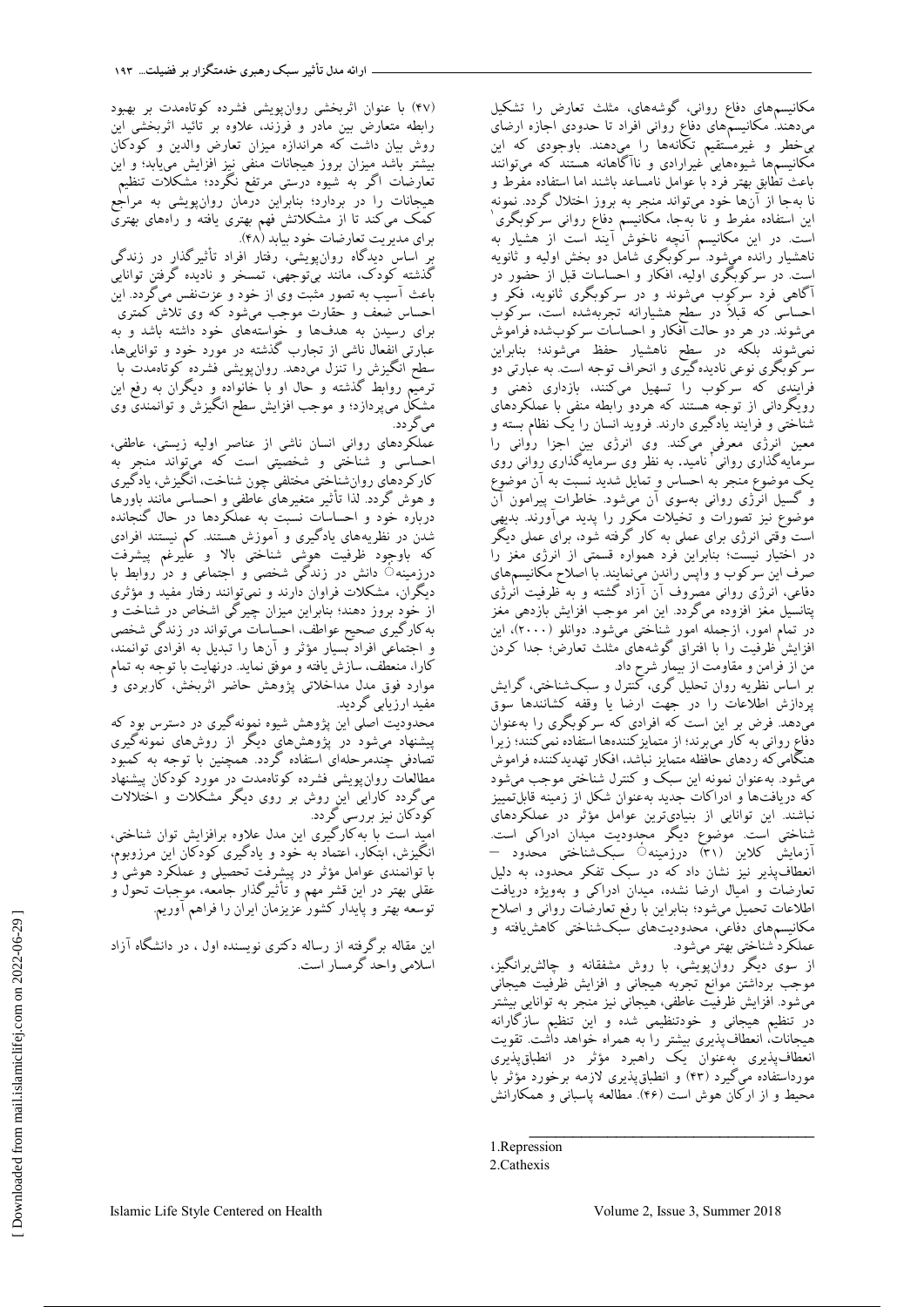- 15. Calkins, S. Propper, C. & Millskoonce, R. (2013). A biopsychosocial perspective on parenting anddevelopmental psychopathology. Development and Psychopathology, 25, 1399–1414.
- 16. Clark, M. H. & Schroth, C. A. (2010). Examining relationships between academic motivation and personality among college students. J. of Learning and Individual Differences. 20(1), 19–24.
- 17. Davanloo, H. (1995). Unlocking the unconscious.Translated by khalighisigaroodi, M. (2012).Arjmandpublication. Tehran
- 18. Davanloo, H. (1996). Management of tactical defenses in intensive short‐ term dynamic psychotherapy, Part I: Overview, tactical defenses of cover words and indirect speech. International Journal of ISTDP, 11(3), 129-152
- 19. Davanloo, H. (2000). Intensive Short-term Dynamic Psychotherapy. Chichester: Wiley.
- 20. Davanloo, H. (2005). Intensive shortterm dynamic psychotherapy. In B. J. Sadock & V. A. Sadock (Ed.), Kaplan and Sadock's comprehensive textbook of psychiatry (pp. 2628– 2652). Lippincot: Williams and Wilkins.
- 21. Deci, E. L. & Ryan, R. M. (2000). Self-determination theory and the facilitation of intrinsic motivation, social development, and wellbeing. American Psychologist, 55(1), 68-78.
- 22. Engel, G. (1977). The need for a new medical model: A challenge for biomedicine.Science, 196(4286), 129– 136.
- 23. Fenton-O'Creevy, M. Soane, E. Nicholson, N. & Willman, P. (2011).Thinking, feeling anddeciding: the influence of emotions on the decision making and performance of traders. Organizational Behavior, 32(8), 1044–1061.
- 24. Fraser, K. Huffman, J. Ma, I. Sobczak, M. McIlwrick, J. Wright, B. & McLaughlin. K. (2014). The emotional
- **هٌببغ**
- ۱. پاسبانی اردبيلي، محسن، برج علي، احمد، پزشک، شهلا. (۱۳۹۷). اثربخشی رواندرمانی روانپویشی فشرده و<br>با این مطلب میزی 2وتاهمدت  $\mathrm{(ISTDP)}$  بر بهبود رابطه متعارض مادر فرزندي .مطالعات روانشناسي باليني، (٣٠)٨، ١٤٢-١٣٩
- ۲. پیرخائفی، علیرضا، معنوی پور، داود. (۱۳۹۱). بررسی و مُقايسه هوش هيجاني دانشجُويان دارا و فاقد توانايي حل مسئله/ انعطافپذیری .دو فصلنامه علمی– پژوهشی شناخت احتماعی (١)١١١-٠۶.
- ۳. رنجبر سودجاني، يوسف، شريفي، كبير. (۱۳۹۶). اثربخشي رواندرمانى پویشى فشرده كوتاهمدت بر اضطراب اجتماعى کودکان کم توانی با اختلال ادراک بصری غیر وابسته به حركت .تعليم و تربيت استثنايي. (١/١٤۴)، ٢٢-٢٢
- ۴. ریو، جان، مارْشال. (۲۰۱۵). انگیزش و هیجان (ترجمه یحیی سيد محمدي، ۱۳۹۶). تهران: نشر دوران.
- ۵. صادقي، احمد، ربيعي، محمد و عابدي، محمدرضا. (١٣٩٠). روا سازي و اعتبار يابي چهارمين .ويرايش مقياس هوش وكسلر .مجله روانشناسي تحولي، (٢٨). ٣٨٧-٣٨۶.
- ۶. قربانی، نیما (۱۳۹۵). رواندرمانی پویشی فشرده و كوتاهمدت: مبادي و فنون تهران: سمت
- ۷. كاظمي حقيقي، ناصرالدين (۱۳۹۴). خلاقيت. تهران: تابان خرد.
- ۸. معنوی پور داود، روشنی یاسمین. (۱۳۹۴). سنجش دمای بدن در طول روانِدرمانی پویشی فشردهٔ کوتاهمدت: یک مطالعهٔ هوردی .مجله علوم اعصاب شفای خاتم. (۳) ۲، ۶۱–۶۸
- معنوی پور، داود (۱۳۹۱). ساخت مقیاس سنجش رشد اخلاقی برای دانش آموزان، فصلنامه اندیشههای تازه در علوم تربيتي، (١)/، ٩٠ – ٩٨.
- 10. Abbass, A. Town, J.M. & Driessen, E. (2012). Intensive short-term dynamic psychotherapy A Systematic Review and Meta-analysis of Outcome Research، Psychopathology, Process and Outcome,  $16(1): 6-15.$
- 11. Ardila, A. (2008). On the evolutionary origins of executive functions. Brain and Cognition, 68(1), 92-99
- 12. Ardila, A. (2013). Development of metacognitive and emotional executive functions inchildren. Applied Neuropsychology: Child, 2(2), 82-87
- 13. Ardila, A. (2017). Is intelligence equivalent to executive functionsm? Psicothema, 30(2), 159-164
- 14. Basu, S. Kafkes, A. Schatz, R. Kiraly, A. & Kielhofner, G. (2008). A user's manual for The Pediatric Volitional Questionnaire (PVQ).